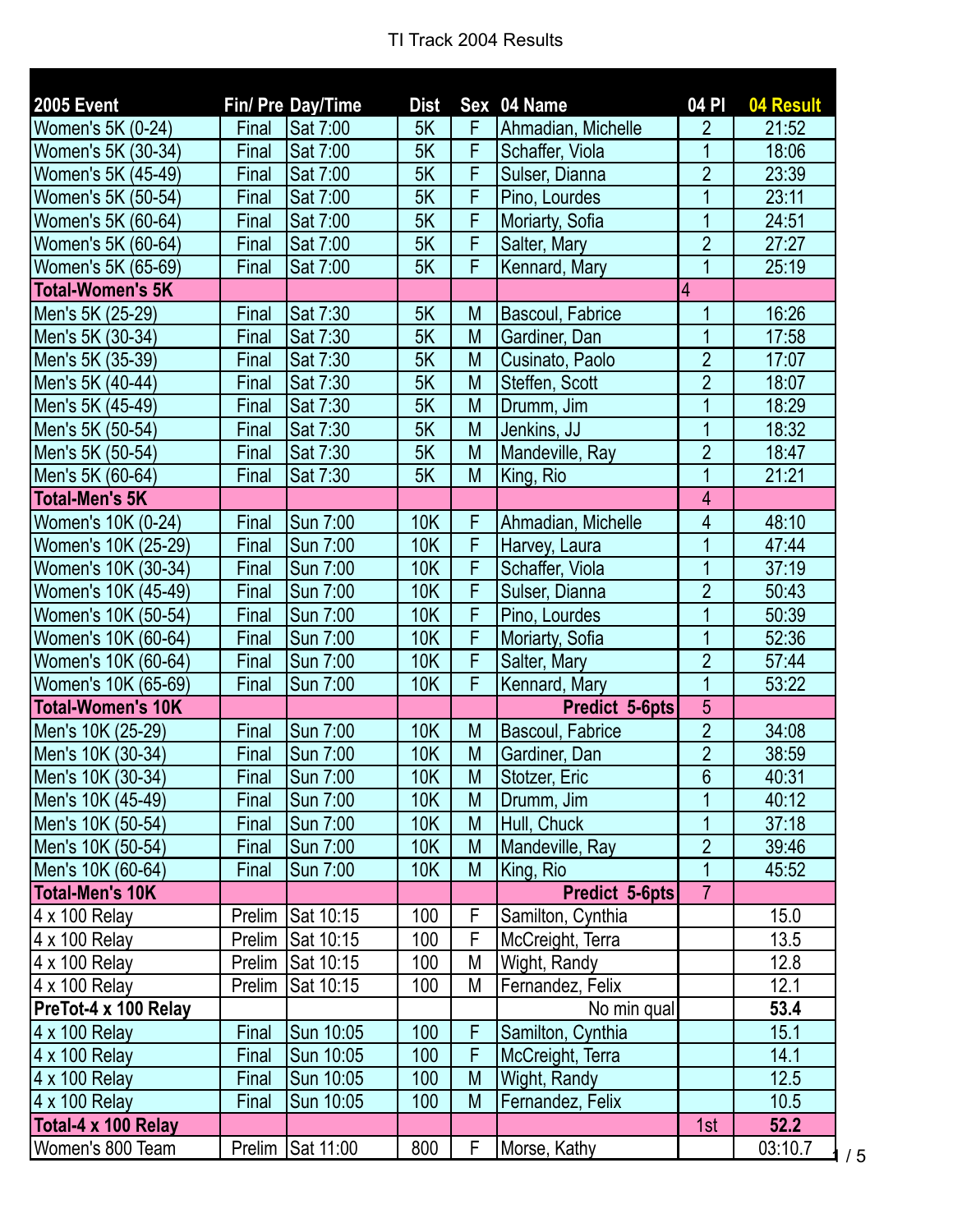| <b>2005 Event</b>            |        | Fin/ Pre Day/Time | <b>Dist</b> |   | Sex 04 Name       | 04 PI     | 04 Result |
|------------------------------|--------|-------------------|-------------|---|-------------------|-----------|-----------|
| Women's 800 Team             | Prelim | Sat 11:00         | 800         | F | Harvey, Laura     |           | 03:10.7   |
| <b>PreTot-Women's 800</b>    |        |                   |             |   | 5:50 min          |           | 06:21.4   |
| Women's 800 Team             | Final  | Sun 10:15         | 800         | F | Schaffer, Viola   |           | 02:22.3   |
| Women's 800 Team             | Final  | Sun 10:15         | 800         | F | Michalak, Beth    |           | 02:30.8   |
| <b>Total-Women's 800</b>     |        |                   |             |   |                   | 1st       | 04:53.1   |
| <b>SubMaster Dist Relay</b>  | Final  | Sat 10:20         | 800         | M | Luo, Luke         |           | 02:07.9   |
| <b>SubMaster Dist Relay</b>  | Final  | Sat 10:20         | 400         | F | Shockley, Beth    |           | 01:10.0   |
| <b>SubMaster Dist Relay</b>  | Final  | Sat 10:20         | 1200        | M | Schmidt, Brian    |           | 03:37.0   |
| <b>SubMaster Dist Relay</b>  | Final  | Sat 10:20         | 1600        | M | Money, Steve      |           | 04:45.0   |
| <b>Total-SubMaster Dist</b>  |        |                   |             |   |                   | 3rd       | 11:39.9   |
| 3 Lap Sprint                 | Prelim | Sat 11:15         | 200         | F | Park, June        |           | 00:33.2   |
| 3 Lap Sprint                 | Prelim | Sat 11:15         | 200         | M | Aina, Akin        |           | 00:24.0   |
| 3 Lap Sprint                 | Prelim | Sat 11:15         | 400         | M | Rule, Joe         |           | 00:58.4   |
| 3 Lap Sprint                 | Prelim | Sat 11:15         | 400         | M | Hicsonmez, Selim  |           | 00:56.8   |
| PreTot-3 Lap Sprint          |        |                   |             |   | 3:00 min          |           | 02:52.4   |
| 3 Lap Sprint                 | Final  | Sun 10:35         | 200         | F | Gordon, Mariquita |           | 00:28.1   |
| 3 Lap Sprint                 | Final  | Sun 10:35         | 200         | M | Taylor, Patrick   |           | 00:22.9   |
| 3 Lap Sprint                 | Final  | Sun 10:35         | 400         | M | Hicsonmez, Selim  |           | 00:53.8   |
| 3 Lap Sprint                 | Final  | Sun 10:35         | 400         | M | Grant, Chris      |           | 00:51.4   |
| <b>Total-3 Lap Sprint</b>    |        |                   |             |   |                   | <b>DQ</b> | 02:36.2   |
| <b>Executive Relay</b>       | Prelim | Sat 11:20         | 800         | F |                   |           |           |
| <b>Executive Relay</b>       | Prelim | Sat 11:20         | 400         | M |                   |           |           |
| <b>Executive Relay</b>       | Prelim | Sat 11:20         | 800         | M |                   |           |           |
| <b>Executive Relay</b>       | Prelim | Sat 11:20         | 1600        | M |                   |           |           |
| <b>PreTot-Exec Relay</b>     |        |                   |             |   |                   |           |           |
| <b>Executive Relay</b>       | Final  | Sun 10:45         | 800         | F | Howard, Vonnie    |           | 02:55.7   |
| <b>Executive Relay</b>       | Final  | Sun 10:45         | 400         | M | Boedeker, Steven  |           | 00:53.9   |
| <b>Executive Relay</b>       | Final  | Sun 10:45         | 800         | M | Wade, Dennis      |           | 02:24.3   |
| <b>Executive Relay</b>       | Final  | Sun 10:45         | 1600        | M | Schmidt, Brian    |           | 05:19.6   |
| <b>Total-Executive Relay</b> |        |                   |             |   |                   | 1st       | 11:33.5   |
| <b>Distance Relay</b>        | Final  | Sat 12:25         | 1600        | F | Harvey, Laura     |           | 06:17.7   |
| <b>Distance Relay</b>        | Final  | Sat 12:25         | 800         | M | Stotzer, Eric     |           | 02:24.9   |
| <b>Distance Relay</b>        | Final  | Sat 12:25         | 1600        | M | Johnson, Mark     |           | 05:46.5   |
| <b>Distance Relay</b>        | Final  | Sat 12:25         | 1600        | M |                   |           | 05:08.0   |
| <b>Distance Relay</b>        | Final  | Sat 12:25         | 3200        | M | Hull, Chuck       |           | 10:46.4   |
| <b>Total-Distance Relay</b>  |        |                   |             |   |                   | 2nd       | 30:23.5   |
| Men's Mile Team              | Prelim | Sat 1:15          | 1600        | M | Drumm, Jim        |           | 05:32.3   |
| Men's Mile Team              | Prelim | Sat 1:15          | 1600        | M | Johnson, Mark     |           | 05:45.0   |
| <b>PreTot-Men's Mile</b>     | drop   |                   |             |   | $9:50$ min        |           | 11:17.3   |
| Men's Mile Team              | Final  | Sun 11:05         | 1600        | M | Schmidt, Brian    |           | 05:02.8   |
| Men's Mile Team              | Final  | Sun 11:05         | 1600        | M | Steffen, Scott    |           | 05:07.8   |
| <b>Total-Men's Mile</b>      | drop   |                   |             |   |                   | 3rd       | 10:10.6   |
| 4 x 200 Relay                | Prelim | Sat 12:20         | 200         | M | Westbrook, Paul   |           | 00:25.9   |
| 4 x 200 Relay                | Prelim | Sat 12:20         | 200         | M | Jenkins, JJ       |           | 00:29.9   |
| 4 x 200 Relay                | Prelim | Sat 12:20         | 200         | F | Gordon, Mariquita |           | 00:30.0   |

2 / 5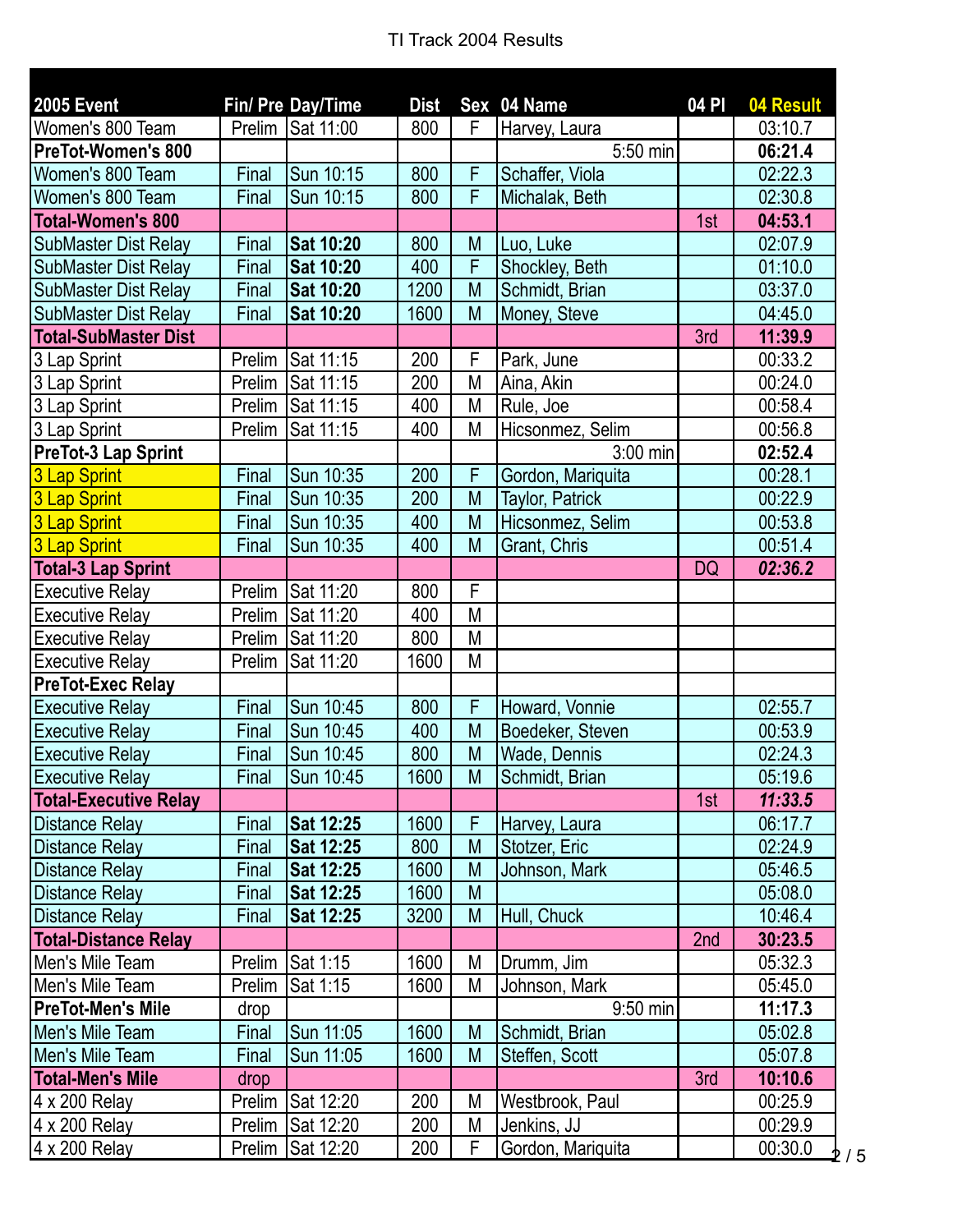| <b>2005 Event</b>             |        | Fin/ Pre Day/Time | <b>Dist</b> |     | Sex 04 Name       | 04 PI | 04 Result |
|-------------------------------|--------|-------------------|-------------|-----|-------------------|-------|-----------|
| 4 x 200 Relay                 | Prelim | Sat 12:20         | 200         | M   | Aina, Akin        |       | 00:23.7   |
| PreTot-4 x 200 Relay          |        |                   |             |     | $1:58$ min        |       | 00:53.7   |
| 4 x 200 Relay                 | Final  | Sun 11:25         | 200         | M   | Westbrook, Paul   |       | 00:24.9   |
| 4 x 200 Relay                 | Final  | Sun 11:25         | 200         | M   | Jenkins, JJ       |       | 00:29.4   |
| 4 x 200 Relay                 | Final  | Sun 11:25         | 200         | F   | Gordon, Mariquita |       | 00:29.2   |
| 4 x 200 Relay                 | Final  | Sun 11:25         | 200         | M   | Fernandez, Felix  |       | 00:22.9   |
| Total-4 x 200 Relay           |        |                   |             |     |                   | 1st   | 01:46.4   |
| Senior's Relay                | Prelim | Sat 12:55         | 200         | M   | Deatherage, Tony  |       | 00:32.3   |
| Senior's Relay                | Prelim | Sat 12:55         | 400         | M   | McGehee, John     |       | 01:11.5   |
| Senior's Relay                | Prelim | Sat 12:55         | 200         | F   | Walker, Sheila    |       | 00:36.7   |
| Senior's Relay                | Prelim | Sat 12:55         | 600         | M   | lles, Robert      |       | 01:44.7   |
| Senior's Relay                | Prelim | Sat 12:55         | 400         | M   | Bosshart, Pat     |       | 01:10.8   |
| <b>PreTot-Senior's Relay</b>  |        |                   |             |     | 5:25 min *        |       | 05:16.0   |
| Senior's Relay                | Final  | Sun 11:35         | 200         | M   | Deatherage, Tony  |       | 00:30.9   |
| Senior's Relay                | Final  | Sun 11:35         | 400         | M   | McGehee, John     |       | 01:03.9   |
| Senior's Relay                | Final  | Sun 11:35         | 200         | F   | Walker, Sheila    |       | 00:34.5   |
| Senior's Relay                | Final  | Sun 11:35         | 600         | M   | Iles, Robert      |       | 01:37.4   |
| Senior's Relay                | Final  | Sun 11:35         | 400         | M   | Jenkins, JJ       |       | 01:03.9   |
| <b>Total-Senior's Relay</b>   |        |                   |             |     |                   | 1st   | 04:50.6   |
| Women's Relay                 | Prelim | Sat 1:05          | 800         | F   | Nagel, Heidi      |       | 03:03.9   |
| Women's Relay                 | Prelim | Sat 1:05          | 400         | F   | Howard, Vonnie    |       | 01:13.8   |
| Women's Relay                 | Prelim | Sat 1:05          | 400         | F   | Morse, Kathy      |       | 01:17.1   |
| <b>PreTot-Women's Rly</b>     |        |                   |             |     | 5:40 min          |       | 05:34.8   |
| <b>Women's Relay</b>          | Final  | Sun 12:50         | 800         | F   | Michalak, Beth    |       | 02:31.6   |
| <b>Women's Relay</b>          | Final  | Sun 12:50         | 400         | F   | Shockley, Beth    |       | 01:11.5   |
| <b>Women's Relay</b>          | Final  | Sun 12:50         | 400         | F   | Thummel, Allison  |       | 01:08.4   |
| <b>Total-Women's Relay</b>    |        |                   |             |     |                   | 2nd   | 04:51.5   |
| <b>Submasters Sprint</b>      | Prelim | Sat 1:45          | 200         | F   | Toliver, Robin    |       | 00:30.9   |
| Submasters Sprint             |        | Prelim Sat 1:45   | 200         | М   | DeLaCruz, Joe     |       | 00:26.5   |
| <b>Submasters Sprint</b>      |        | Prelim Sat 1:45   | 400         | M   | Boedeker, Steven  |       | 00:58.4   |
| <b>Submasters Sprint</b>      | Prelim | Sat 1:45          | 800         | M   | Stotzer, Eric     |       | 02:25.0   |
| <b>PreTot-Submast Sprint</b>  |        |                   |             |     | 4:30 min          |       | 04:20.8   |
| <b>Submasters Sprint</b>      | Final  | Sun 1:00          | 200         | F   | Gordon, Mariquita |       | 00:28.8   |
| <b>Submasters Sprint</b>      | Final  | Sun 1:00          | 200         | M   | DeLaCruz, Joe     |       | 00:25.8   |
| <b>Submasters Sprint</b>      | Final  | Sun 1:00          | 400         | M   | Boedeker, Steven  |       | 00:53.5   |
| <b>Submasters Sprint</b>      | Final  | Sun 1:00          | 800         | M   | Money, Steve      |       | 02:05.5   |
| <b>Total-Submast Sprint</b>   |        |                   |             |     |                   | 1st   | 03:53.6   |
| <b>Presidents Relay</b>       | Final  | Sun 1:30          | 200         | M/F | Nagel, Heidi      |       | 00:35.7   |
| <b>Presidents Relay</b>       | Final  | Sun 1:30          | 400         | M/F | Stork, Hans       |       | 01:07.0   |
| <b>Presidents Relay</b>       | Final  | Sun 1:30          | 800         | M/F | Bosshart, Pat     |       | 02:25.4   |
| <b>Total-Presidents Relay</b> |        |                   |             |     |                   | 2nd   | 04:08.1   |
| <b>Pyramid Relay</b>          | Prelim | Sat 1:55          | 400         | F   | Park, June        |       | 01:14.5   |
| <b>Pyramid Relay</b>          | Prelim | Sat 1:55          | 800         | M   | Rule, Joe         |       | 02:22.1   |
| <b>Pyramid Relay</b>          | Prelim | Sat 1:55          | 1200        | M   | Luo, Luke         |       | 03:45.0   |
| <b>Pyramid Relay</b>          | Prelim | Sat 1:55          | 800         | M   | Wu, Sam           |       | 02:30.2   |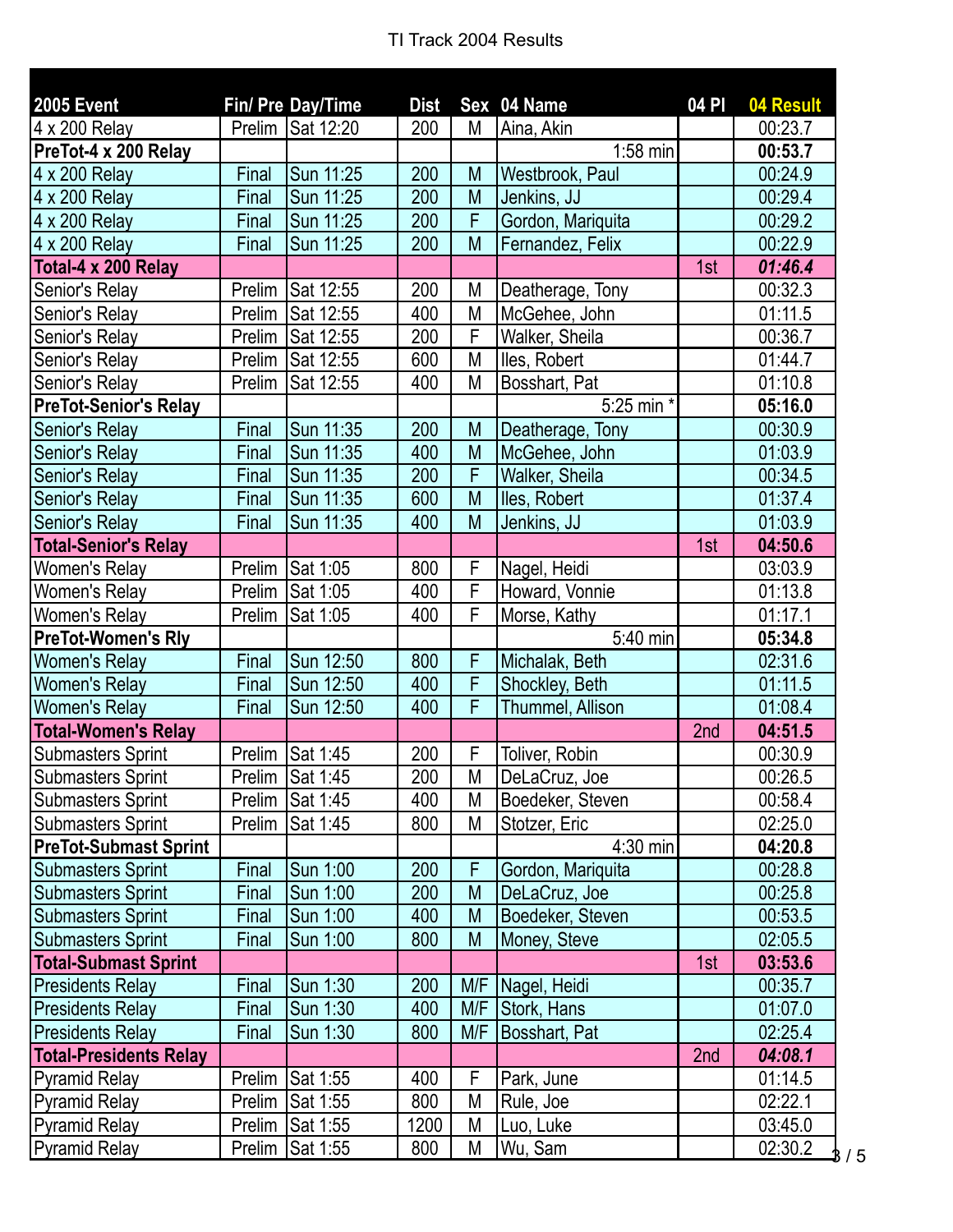| <b>2005 Event</b>           |              | Fin/ Pre Day/Time | <b>Dist</b> |   | Sex 04 Name            | 04 PI | 04 Result |
|-----------------------------|--------------|-------------------|-------------|---|------------------------|-------|-----------|
| <b>Pyramid Relay</b>        | Prelim       | Sat 1:55          | 400         | F | Thummel, Allison       |       | 01:19.4   |
| <b>PreTot-Pyramid Relay</b> |              |                   |             |   | 10:35 min              |       | 07:34.6   |
| <b>Pyramid Relay</b>        | Final        | Sun 2:55          | 400         | F | Morse, Kathy           |       | 01:11.8   |
| <b>Pyramid Relay</b>        | Final        | Sun 2:55          | 800         | M | Rule, Joe              |       | 02:13.5   |
| <b>Pyramid Relay</b>        | Final        | Sun 2:55          | 1200        | M | Bascoul, Fabrice       |       | 03:16.0   |
| <b>Pyramid Relay</b>        | Final        | <b>Sun 2:55</b>   | 800         | M | Wu, Sam                |       | 02:09.5   |
| <b>Pyramid Relay</b>        | Final        | Sun 2:55          | 400         | F | Michalak, Beth         |       | 01:04.9   |
| <b>Total-Pyramid Relay</b>  |              |                   |             |   |                        | 1st   | 09:55.7   |
| <b>Masters Relay</b>        | Prelim       | Sat 2:15          | 800         | M | Wade, Dennis           |       | 02:33.8   |
| <b>Masters Relay</b>        | Prelim       | Sat 2:15          | 400         | M | Elliott, Mike          |       | 01:01.4   |
| <b>Masters Relay</b>        | Prelim       | Sat 2:15          | 800         | M | Steffen, Scott         |       | 02:30.2   |
| <b>Masters Relay</b>        | Prelim       | Sat 2:15          | 200         | F | Samilton, Cynthia      |       | 00:31.5   |
| <b>Masters Relay</b>        | Prelim       | Sat 2:15          | 200         | M | McGehee, John          |       | 00:34.8   |
| <b>PreTot-Masters Relay</b> |              |                   |             |   | 7:45 min               |       | 07:11.7   |
| <b>Masters Relay</b>        | Final        | Sun 3:10          | 800         | M | lles, Robert           |       | 02:15.9   |
| <b>Masters Relay</b>        | Final        | Sun 3:10          | 400         | M | Elliott, Mike          |       | 00:55.8   |
| <b>Masters Relay</b>        | Final        | Sun 3:10          | 800         | M | Luo, Luke              |       | 02:09.7   |
| <b>Masters Relay</b>        | <b>Final</b> | Sun 3:10          | 200         | F | Samilton, Cynthia      |       | 00:30.9   |
| <b>Masters Relay</b>        | Final        | Sun 3:10          | 200         | M | Wight, Randy           |       | 00:26.7   |
| <b>Total-Masters Relay</b>  |              |                   |             |   |                        | 1st   | 06:19.0   |
| <b>Sprint Relay</b>         | Prelim       | Sat 2:40          | 200         | F | Toliver, Robin         |       | 00:31.2   |
| <b>Sprint Relay</b>         | Prelim       | Sat 2:40          | 200         | F | McCreight, Terra       |       | 00:30.8   |
| <b>Sprint Relay</b>         | Prelim       | Sat 2:40          | 400         | M | Money, Steve           |       | 00:57.5   |
| <b>Sprint Relay</b>         | Prelim       | Sat 2:40          | 400         | M | Grant, Chris           |       | 00:57.1   |
| <b>Sprint Relay</b>         | Prelim       | Sat 2:40          | 200         | M | DeLaCruz, Joe          |       | 00:26.2   |
| <b>Sprint Relay</b>         | Prelim       | Sat 2:40          | 200         | M | Fernandez, Felix       |       | 00:25.6   |
| <b>PreTot-Sprint Relay</b>  |              |                   |             |   | 3:50 min               |       | 03:17.2   |
| <b>Sprint Relay</b>         | Final        | Sun 3:35          | 200         | F | Thummel, Allison       |       | 00:30.9   |
| <b>Sprint Relay</b>         | Final        | Sun 3:35          | 200         | F | Toliver, Robin         |       | 00:30.8   |
| <b>Sprint Relay</b>         | Final        | Sun 3:35          | 400         | M | <b>Taylor, Patrick</b> |       | 00:52.6   |
| <b>Sprint Relay</b>         | Final        | Sun 3:35          | 400         | M | Grant, Chris           |       | 00:51.5   |
| <b>Sprint Relay</b>         | Final        | Sun 3:35          | 200         | M | DeLaCruz, Joe          |       | 00:25.5   |
| <b>Sprint Relay</b>         | Final        | Sun 3:35          | 200         | M | Fernandez, Felix       |       | 00:22.8   |
| <b>Total-Sprint Relay</b>   |              |                   |             |   |                        | 1st   | 03:34.1   |
| Team Jump (High)            | Final        | Sat ?             | HJ          | M | <b>Taylor, Patrick</b> | 5'11" | 761       |
| Team Jump (High)            | Final        | Sat ?             | <b>HJ</b>   | F | <b>Toliver, Robin</b>  | 4'4"  | 757       |
| Team Jump (High)            | Final        | Sat ?             | HJ          | M |                        |       |           |
| Team Jump (Long)            | Final        | Sun?              | LJ          | M | Taylor, Patrick        | 19'   | 667       |
| Team Jump (Long)            | Final        | Sun?              | LJ          | F | <b>Toliver, Robin</b>  | 14'   | 699       |
| Team Jump (Long)            | Final        | Sun?              | LJ          | M |                        |       |           |
| <b>Total-Team Jump</b>      |              | <b>Sun 2:55</b>   |             |   |                        | 2nd?  | 2884      |
| <b>Team Throw Discus</b>    | Final        | Sat?              | <b>Disc</b> | M | Lewis, Lonnie          | 100'  | 612       |
| <b>Team Throw Discus</b>    | Final        | Sat?              | <b>Disc</b> | M | Rothenbury, Dave       | 140'  | 687       |
|                             |              |                   |             |   |                        |       |           |
| <b>Team Throw Shotput</b>   | Final        | Sun?              | Shot        | M | Lewis, Lonnie          | 45'   | 871       |